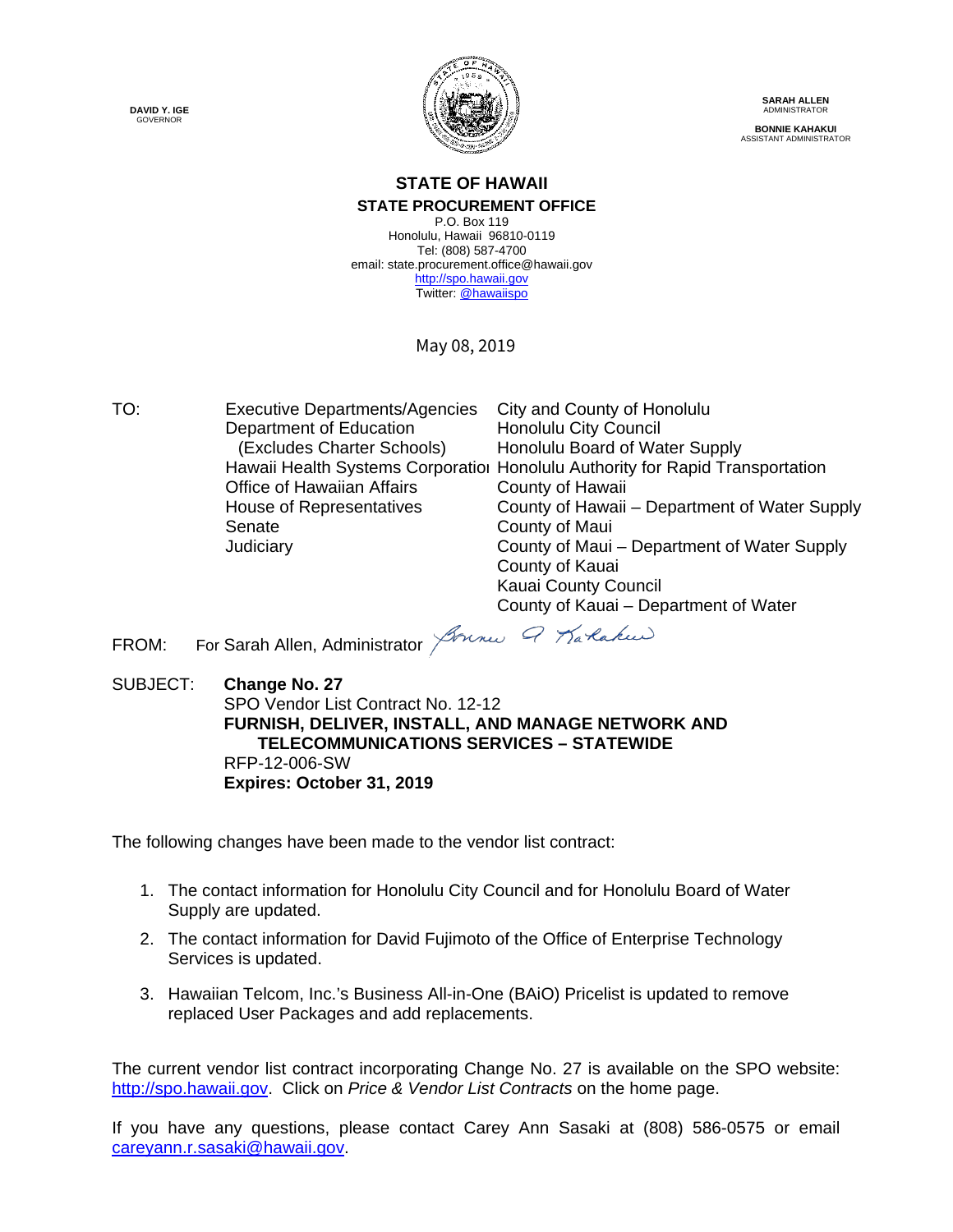# **TABLE OF CONTENTS**:

| Vendor Codes, Compliance, pCard, PO, Vendor and Product Evaluation  3 |  |
|-----------------------------------------------------------------------|--|
|                                                                       |  |
|                                                                       |  |
|                                                                       |  |
|                                                                       |  |
|                                                                       |  |
|                                                                       |  |
|                                                                       |  |
|                                                                       |  |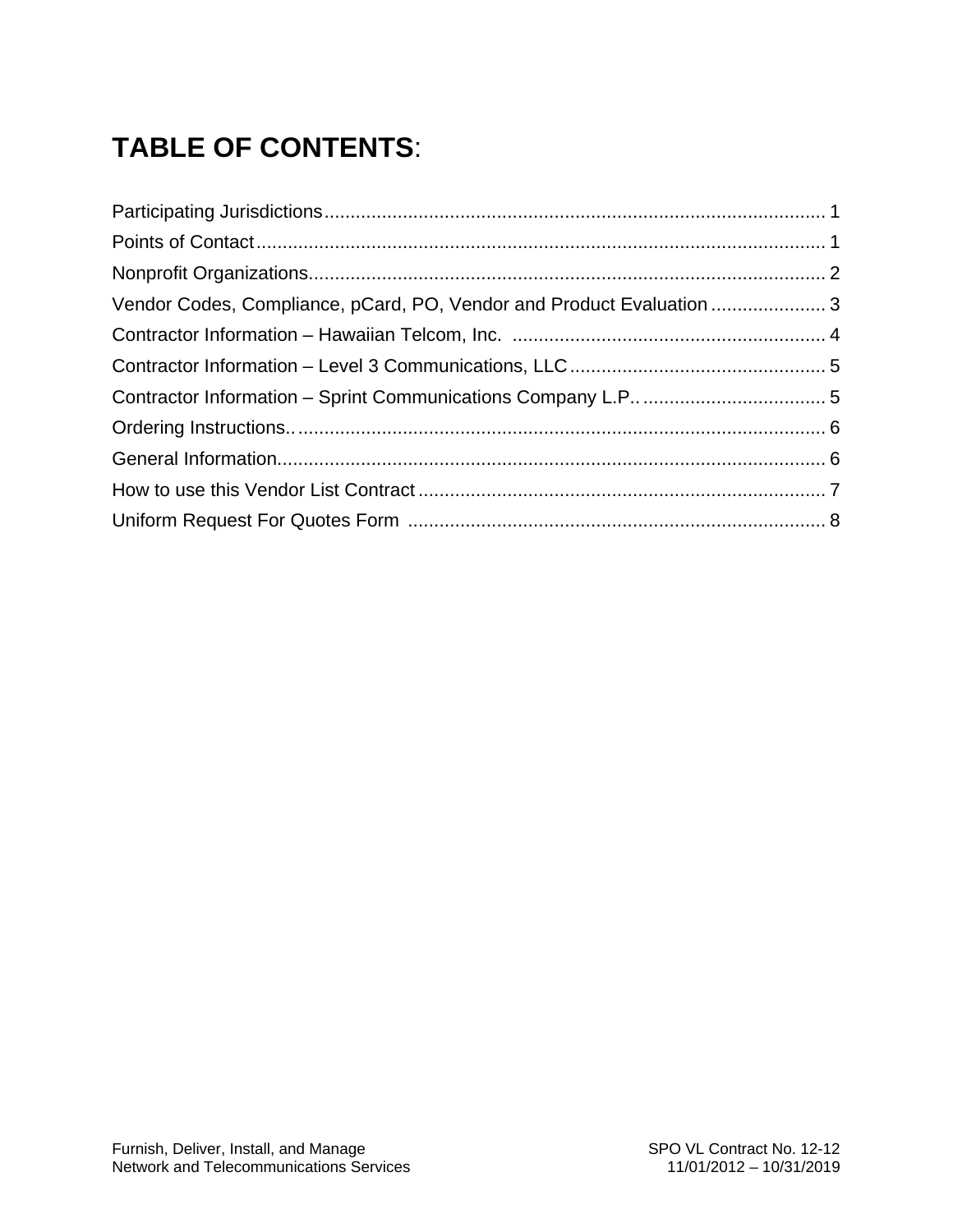#### **STATE OF HAWAII STATE PROCUREMENT OFFICE**

**SPO Vendor List Contract No. 12-12** Includes Change No. 27 Effective: 05/08/2019

*THIS SPO VENDOR LIST CONTRACT IS FOR AUTHORIZED BUSINESS USE ONLY.*

### **FURNISH, DELIVER, INSTALL, AND MANAGE NETWORK AND TELECOMMUNICATIONS SERVICES - STATEWIDE**

(RFP-12-006-SW) **November 1, 2012 to October 31, 2019**

**PARTICIPATING JURISDICTIONS** listed below have signed a cooperative agreement and/or a memorandum of agreement with the SPO and are authorized to utilize this vendor list contract.

| <b>Executive Departments/Agencies</b> | City and County of Honolulu (C&C Honolulu)                                                  |
|---------------------------------------|---------------------------------------------------------------------------------------------|
| Department of Education (DOE)         | <b>Honolulu City Council</b>                                                                |
| (Excludes Charter Schools)            | Honolulu Board of Water Supply                                                              |
|                                       | Hawaii Health Systems Corporation (HHSC) Honolulu Authority for Rapid Transportation (HART) |
| Office of Hawaiian Affairs (OHA)      | County of Hawaii                                                                            |
| House of Representatives (House)      | County of Hawaii – Department of Water Supply                                               |
| Senate                                | County of Maui                                                                              |
| Judiciary                             | County of Maui – Department of Water Supply                                                 |
|                                       | County of Kauai                                                                             |
|                                       | <b>Kauai County Council</b>                                                                 |
|                                       | County of Kauai – Department of Water                                                       |

The participating jurisdictions are not required, but may purchase from this vendor list contract, and requests for exception from the contract are not required. Participating jurisdictions are allowed to purchase from other contractors, however, HRS chapter 103D and the procurement rules apply to purchases using the applicable procurement method and its procedures, such as small purchases or competitive sealed bidding. The decision to use this contract or to solicit pricing from other sources will be at the discretion of the participating jurisdiction.

**POINTS OF CONTACT.** Questions regarding the products listed, ordering, pricing, and status should be directed to the Contractor(s) or Office of Enterprise Technology Services (ETS), David Fujimoto at (808) 587-9784.

|                                          | The carbitrary account to the content of the political concept and renome. |              |            |                                                |
|------------------------------------------|----------------------------------------------------------------------------|--------------|------------|------------------------------------------------|
| <b>Jurisdiction</b>                      | <b>Name</b>                                                                | <b>Phone</b> | <b>FAX</b> | <b>E-mail</b>                                  |
| Executive                                | Carey Ann Sasaki                                                           |              |            | 586-0575 586-0570 careyann.r.sasaki@hawaii.gov |
| <b>DOE</b><br>(Excludes Charter Schools) | IProcurement Staff                                                         |              |            | 675-0130 675-0133 DOEProcure@notes.k12.hi.us   |
| <b>IHHSC</b>                             | Jeff Dansdill                                                              | 657-3721     |            | jedansdill@hhsc.org                            |

Procurement questions or concerns may be directed as follows: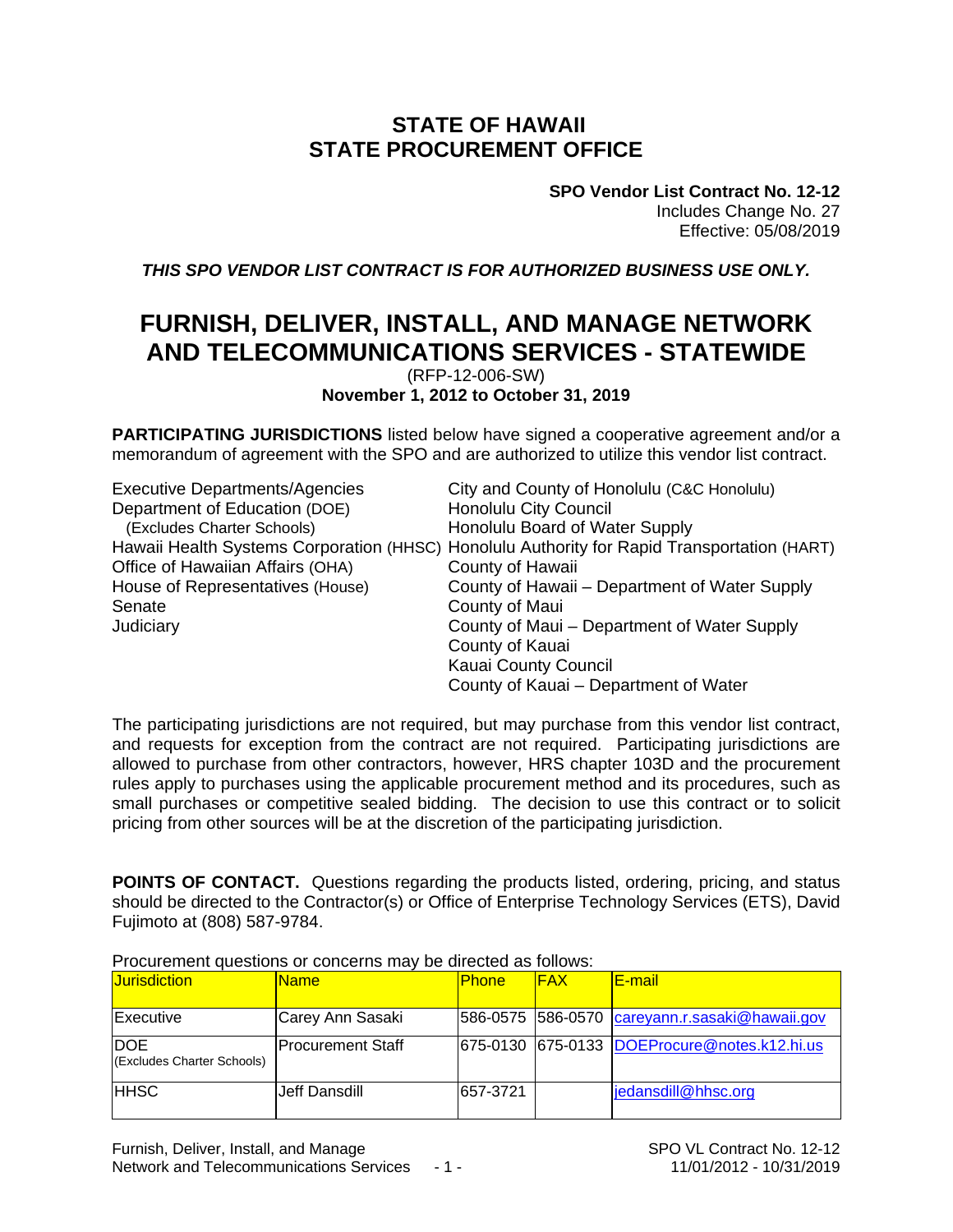| <b>Jurisdiction</b>                                 | <b>Name</b>                                | Phone                | <b>FAX</b>           | E-mail                                                  |
|-----------------------------------------------------|--------------------------------------------|----------------------|----------------------|---------------------------------------------------------|
| <b>OHA</b>                                          | Phyllis Ono-Evangelista                    | 594-1833             | 594-1865             | phylliso@oha.org                                        |
| House                                               | <b>Brian Takeshita</b>                     | 586-6423             | 586-6401             | takeshita@capitol.hawaii.gov                            |
| Senate                                              | Carol Taniguchi                            | 586-6720             | 586-6719             | c.taniquchi@capitol.hawaii.gov                          |
| Judiciary                                           | <b>Tritia Cruz</b>                         | 538-5805             | 538-5802             | tritia.l.cruz@courts.hawaii.gov                         |
| C&C of Honolulu                                     | <b>Procurement Specialist</b>              | 768-5535             | 768-3299             | bfspurchasing@honolulu.gov                              |
| Honolulu City Council                               | Kimberly Ribellia<br>Nanette Saito         | 768-5045<br>768-5085 | 768-5011<br>768-5011 | kribellia@honolulu.gov<br>nsaito@honolulu,gov           |
|                                                     |                                            |                      |                      |                                                         |
| Honolulu Board of<br><b>Water Supply</b>            | <b>Procurement Office</b>                  | 748-5071             |                      | fn procurement@hbws.org                                 |
| <b>HART</b>                                         | Nicole Chapman                             | 768-6135             | 768-5110             | nchapman@honolulu.gov                                   |
| County of Hawaii                                    | <b>Steve Wilhelm</b><br>Sebastian Callaway | 961-8440             | 961-8248             | purchasing@hawaiicounty.gov                             |
| County of Hawaii -<br>Department of Water<br>Supply | Ka'iulani Matsumoto                        | 961-8050<br>ext. 224 | 961-8657             | kmatsumoto@hawaiidws.org                                |
| County of Maui                                      | Greg King                                  | 270-7830             | 270-7686             | greg.king@co.maui.hi.us                                 |
| County of Maui-<br>Department of Water<br>Supply    | Kenneth L. Bissen<br><b>Holly Perdido</b>  | 270-7684<br>270-7684 | 270-7136<br>270-7136 | ken.bissen@co.maui.hi.us<br>holly.perdido@co.maui.hi.us |
| County of Kauai                                     | Ernest W. Barreira                         | 241-4295             | 241-6297             | ebarreira@kauai.gov                                     |
| Kauai County Council                                | Lisa Ishibashi                             | 241-4820             | 241-6349             | lishibashi@kauai.gov                                    |
|                                                     | Scott Sato                                 | 241-4810             | 241-6349             | ssato@kauai.gov                                         |
| County of Kauai-<br>Department of Water             | Marcelino Soliz                            | 245-5470             | 245-5813             | msoliz@kauaiwater.org                                   |

**USE OF THIS VENDOR LIST CONTRACT BY NONPROFIT ORGANIZATIONS.** Pursuant to HRS §103D-804, nonprofit organizations with current purchase of service contracts (HRS chapter 103F) have been invited to participate in the SPO price and vendor list contracts.

A listing of these nonprofit organizations is available at the SPO website: [http://spo.hawaii.gov.](http://spo.hawaii.gov/) Click on *For Vendors > Non-Profits > Cooperative Purchasing Program > View the list of qualifying nonprofits eligible to participate in cooperative purchasing.*

If a nonprofit wishes to purchase from an SPO price or vendor list contract, the nonprofit must obtain approval from each Contractor (participation must be mutually agreed upon, for example). A Contractor may choose to deny participation by a nonprofit. However, if a nonprofit and Contractor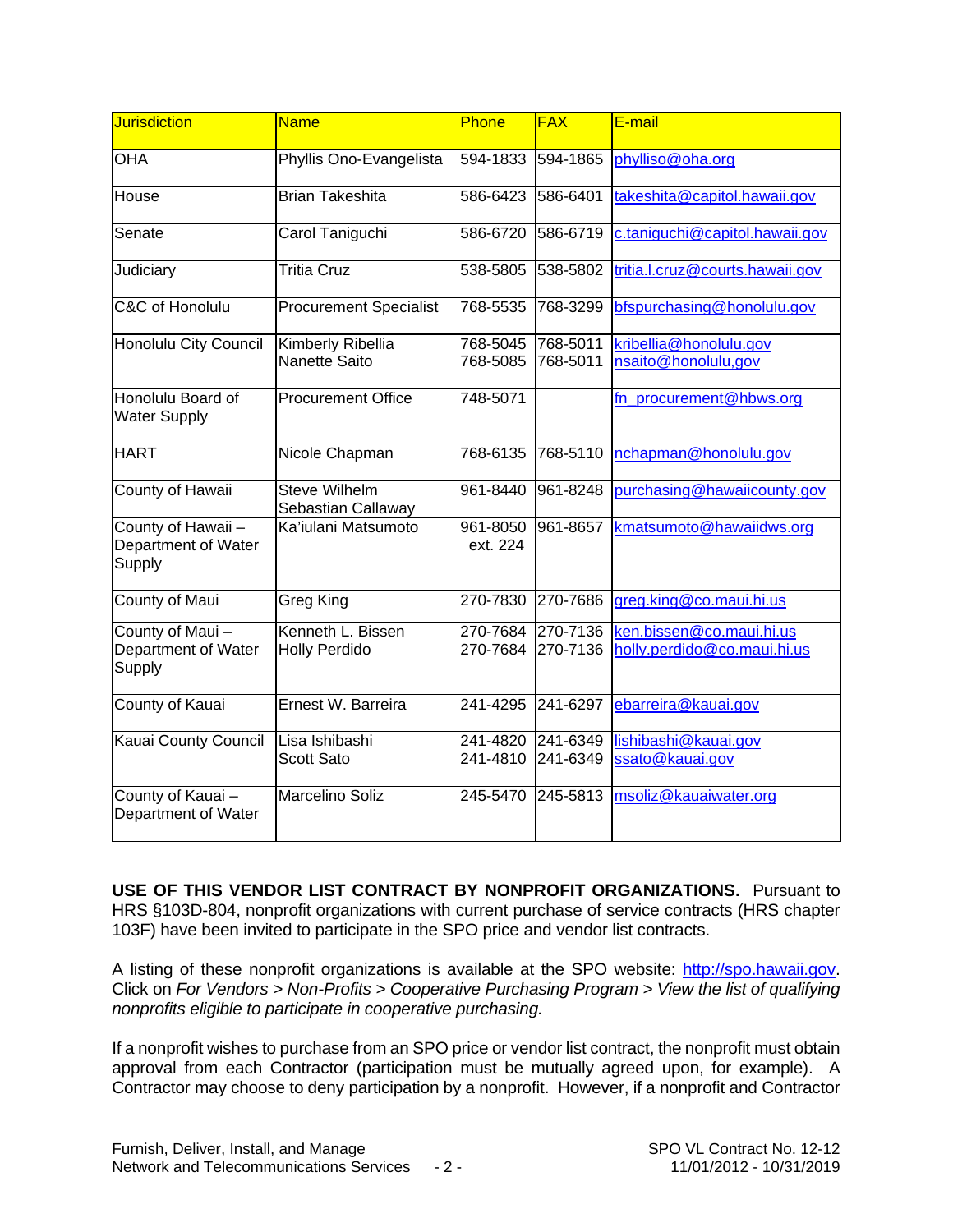mutually agree to this arrangement, it is understood that the nonprofit will retain its right to purchase from other than an SPO price or vendor list Contractor(s).

**CONTRACTORS.** The following Contractors are authorized to provide Network and Telecommunication Services to the State of Hawaii.

Hawaiian Telcom, Inc. Level 3 Communications, LLC Sprint Communications Company L.P.

**VENDOR CODES** for annotation on purchase orders are obtainable from the *Alphabetical Vendor Edit Table* available at your department's fiscal office. Agencies are cautioned that the remittance address on an invoice may be different from the address of the vendor code annotated on the purchase order.

**COMPLIANCE PURSUANT TO HRS §103D-310(c).** Prior to awarding this contract, the SPO verified compliance of the Contractor(s) named in the SPO Vendor List Contract No. 12-12. *No further compliance verification is required prior to issuing a contract, purchase order or pCard payment when utilizing this contract.*

**PURCHASING CARD (pCard).** The State of Hawaii Purchasing Card (pCard) is required to be used by the Executive department/agencies, excluding the DOE, HHSC, and OHA for orders totaling less than \$2,500. For purchases of \$2,500 or more, agencies may use the pCard, subject to its credit limit, or issue a purchase order.

**Note**: Hawaiian Telcom, Inc.'s pCard policy is listed under their contractor information on the following page.

**PURCHASE ORDERS** may be issued for purchases of \$2,500 or more and for Contractors who either do not accept the pCard, set minimum order requirements before accepting the pCard for payment, or who charge its customers a transaction fee for the usage.

**SPO VL Contract No. 12-12** will be typed on purchase orders issued against this vendor list contract. For pCard purchases, the SPO VL Contract No. 12-12 shall be notated on the appropriate transaction document.

**VENDOR AND PRODUCT EVALUATION.** Form SPO-012, Evaluation: Vendor or Product, for the purpose of addressing concerns on this price list contract, is available to agencies at the SPO website: [http://spo.hawaii.gov.](http://spo.hawaii.gov/) Click on *Forms* on the home page.

**PRICE OR VENDOR LIST CONTRACT AVAILABLE ON THE INTERNET** at the SPO website: [http://spo.hawaii.gov.](http://spo.hawaii.gov/) Click on *Price & Vendor List Contracts* on the home page.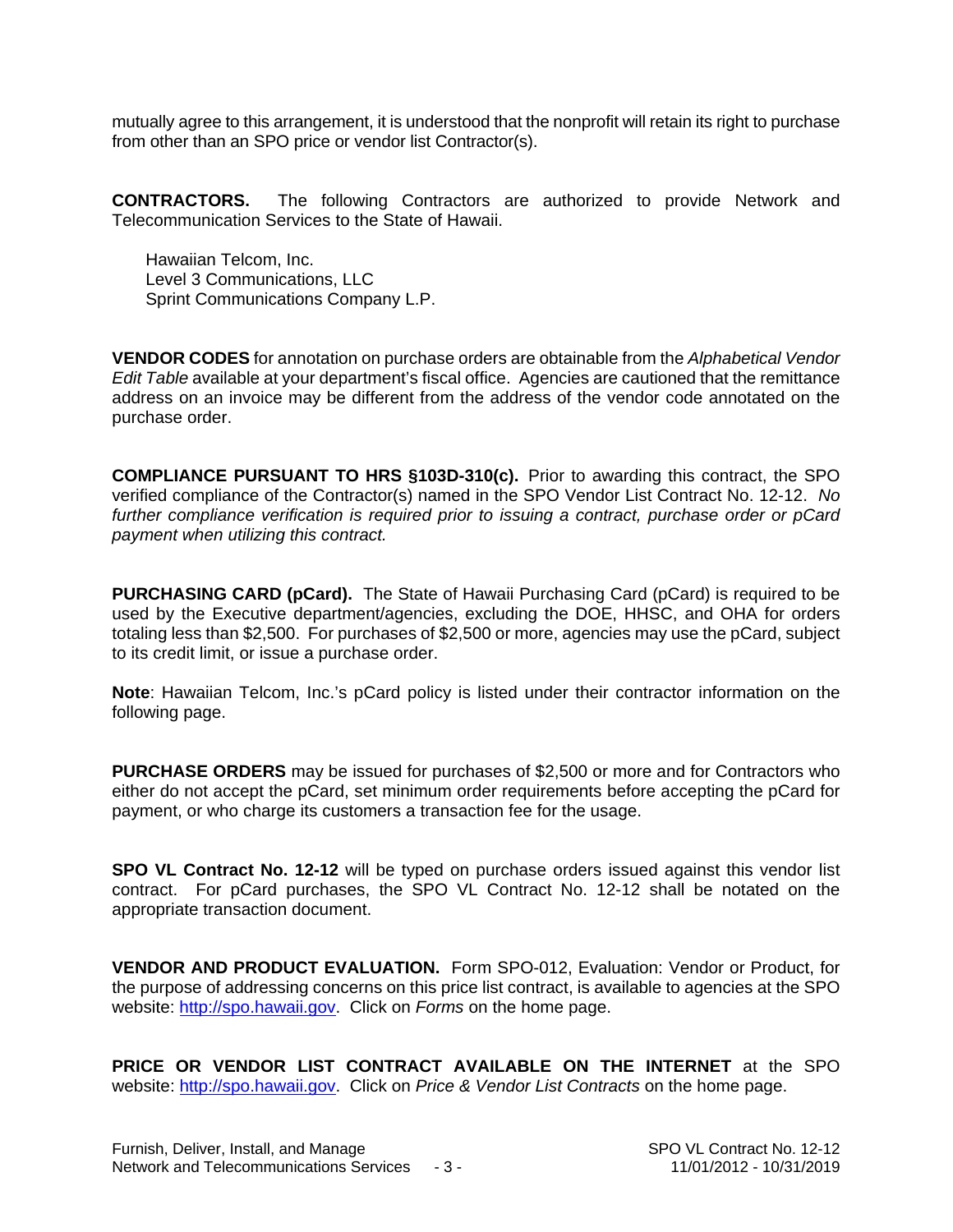# **CONTRACTOR INFORMATION**

### **Hawaiian Telcom, Inc.**

Business Address: 1177 Bishop Street Honolulu, HI 96813

Contact Person(s): Alison Shimabukuro **Kevin Uyeda** Phone: (808) 546-3034 Phone: (808) 546-1515 Email: [Alison.Shimabukuro@hawaiiantel.com](mailto:Alison.Shimabukuro@hawaiiantel.com) Email: [Kevin.Uyeda@hawaiiantel.com](mailto:Kevin.Uyeda@hawaiiantel.com)

Fax: (808) 546-8288

Remittance Address: P.O. Box 30770 Honolulu, HI 96820-0770

#### **Hawaiian Telcom, Inc.'s pCard policy**:

Hawaiian Telcom, Inc. will accept on-line pCard payment and over-the-phone pCard payment of up to and including \$2,500 per transaction. Anything greater than \$2,500 needs to be processed as the following (when paying on the same Hawaiian Telcom bill account number):

- 1) 3 payments in 5 days, or
- 2) 5 payments in 30 days

For payment by phone thru Paymentus, call 1-855-748-1077. For online payment:

- 1) User has option to login to the user's online billing account, or
- 2) User has option to go to<http://hawaiiantel.com/quickpay> to make online payment without needing to login to the user's online billing account.

The State is exempt from the \$3.95 transaction fee by Paymentus for both online and payment by phone thru Paymentus.

Paymentus can charge State user a \$5 agent assistance fee if the user selects the option to speak to a live Paymentus Agent and have the agent take the payment for them on the phone instead of making the payment by themselves.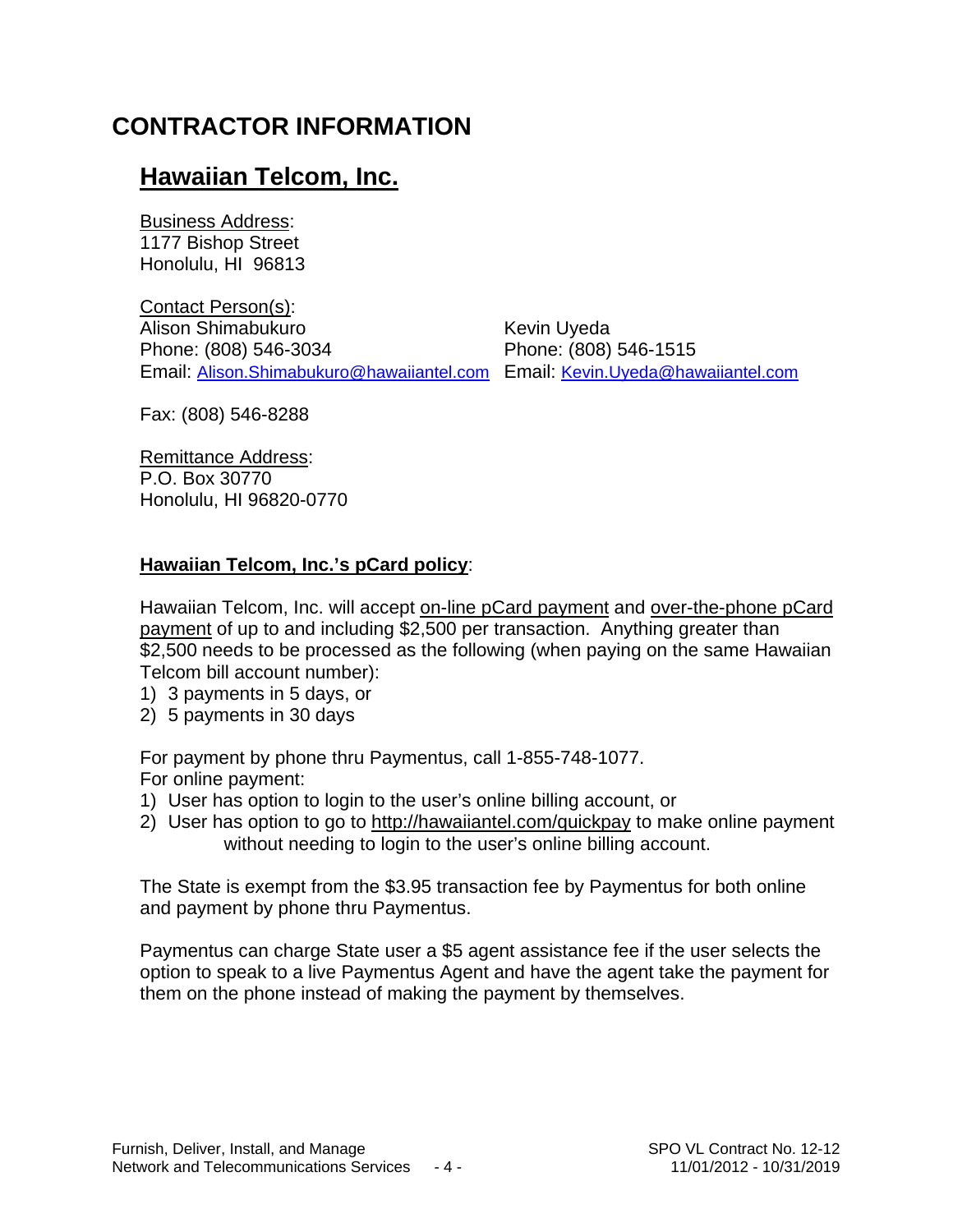### **CONTRACTOR INFORMATION**

### **Level 3 Communications, LLC**

Business Address: 550 Paiea Street, Suite 238 Honolulu, HI 96819

Contact Person(s): Mari Loftis **Mari Loftis Mari Loftis Mari Loftis Mari Loftis Mari Loftis Mari Loftis Mari Loftis Mari Loftis Mari Loftis Mari Loftis Mari Loftis Mari Loftis** Phone: (808) 441-8536 Phone: (808) 441-8523

Sharon Whalen Phone: (808) 441-8557 Email: [sharon.whalen@level3.com](mailto:sharon.whalen@level3.com)

Fax: (808) 441-8505

Remittance Address: P.O. Box 910182 Denver, CO 80291-0182

**Billing Questions:** CustomerCare 1-877-453-8353

#### **Sprint Communications Company L.P.**

Sprint Hawaii Business Address: 420 Waiakamilo Road, Suite 405 Honolulu, HI 96817

Contact Person(s): Alex McIntosh **Diana Azar** Phone: (808) 847-9656 Phone: (913) 315-5647 Mobile: (808) 782-8502 Email: [Diana.azar@sprint.com](mailto:Diana.azar@sprint.com) Email: [Alexander.k.mcintosh@sprint.com](mailto:Alexander.k.mcintosh@sprint.com)

Fax: (808) 845-4999 Note: Email request is preferred over faxing.

Remittance Address: **Sprint** P.O. Box 172567 Denver, CO 80217

Email: [mari.loftis@level3.com](mailto:mari.loftis@level3.com) Email: [anthony.compiseno@level3.com](mailto:anthony.compiseno@level3.com)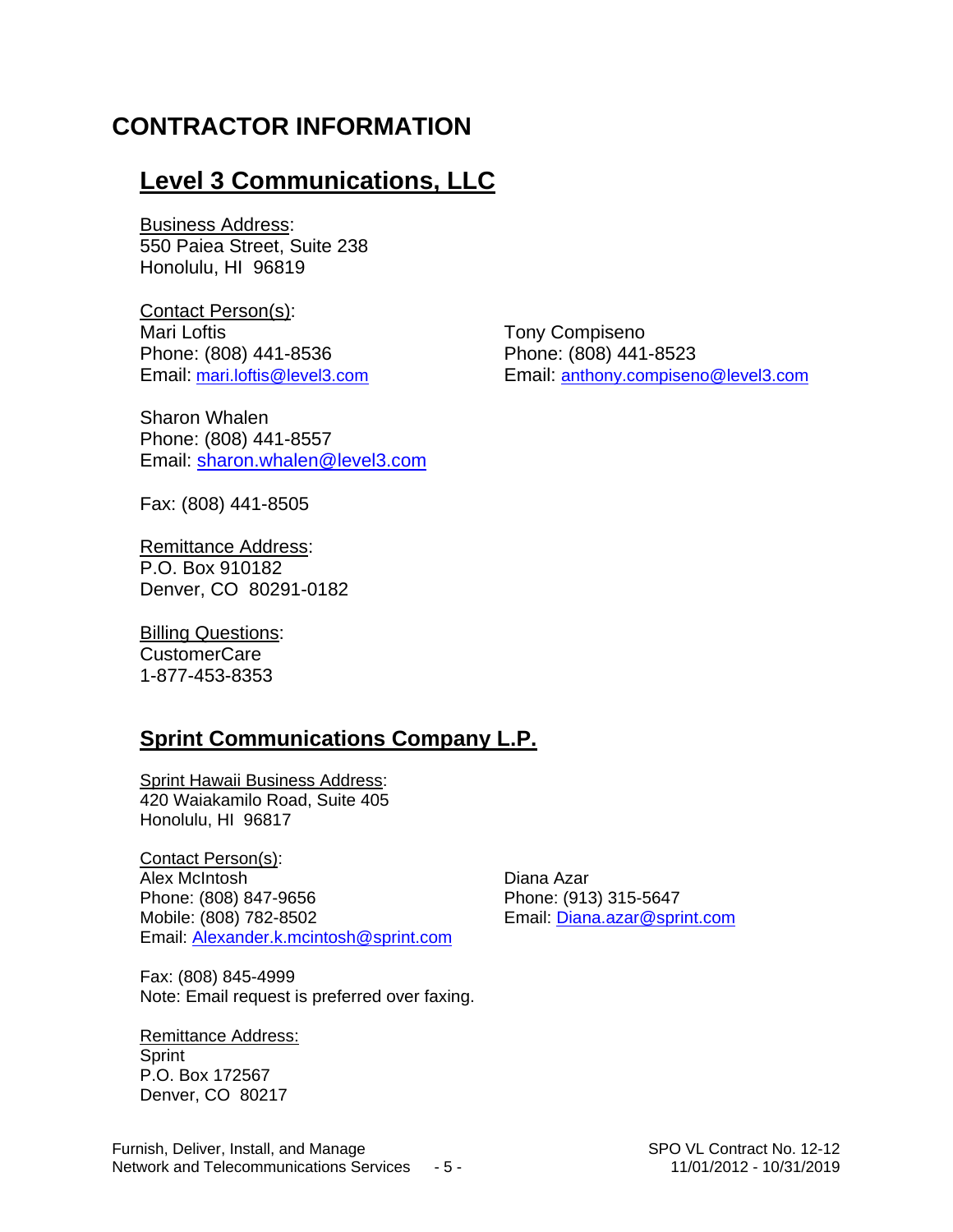#### **ORDERING INSTRUCTIONS**

**UNIT PRICES** include delivery to destination and all other costs except the State General Excise Tax, currently 4.5% for sales on Oahu and 4% for sales on the islands of Hawaii, Maui, Kauai, Molokai and Lanai. Agencies are advised to add the tax amount to their purchase order total.

**ORDERING** on a timely basis is the responsibility of each agency. Orders shall be issued on an as-needed basis during the vendor list contract period, and will use either the pCard or purchase order when placing order(s). Contractors are not obligated to accept any order received after the contract expiration date, however, Contractors shall fill timely orders for which delivery may extend beyond the expiration date. Agencies shall not issue purchase orders specifying delivery after the vendor list contract expiration date.

#### **GENERAL INFORMATION**

**SERVICES INCLUDED.** Network and Telecommunication Services includes but is not limited to:

- Broadband Ethernet (Layer 2 and Layer 3)
- Digital Subscriber Line (DSL)
- Frame Relay
- Point-to-Point
- Internet Service Provider (ISP)
- Managed Network Services

Services covered by the contract reflect current needs of the State as well as existing service offerings of the vendors.

**AWARDED PROPOSALS ONLINE.** Awarded Contractors proposals are available on the SPO website for user agencies information and use in determination of services and ability to obtain quotes. Proposals are available at: [http://spo.hawaii.gov/for-state-county](http://spo.hawaii.gov/for-state-county-personnel/manual/telecom-services/)[personnel/manual/telecom-services/.](http://spo.hawaii.gov/for-state-county-personnel/manual/telecom-services/)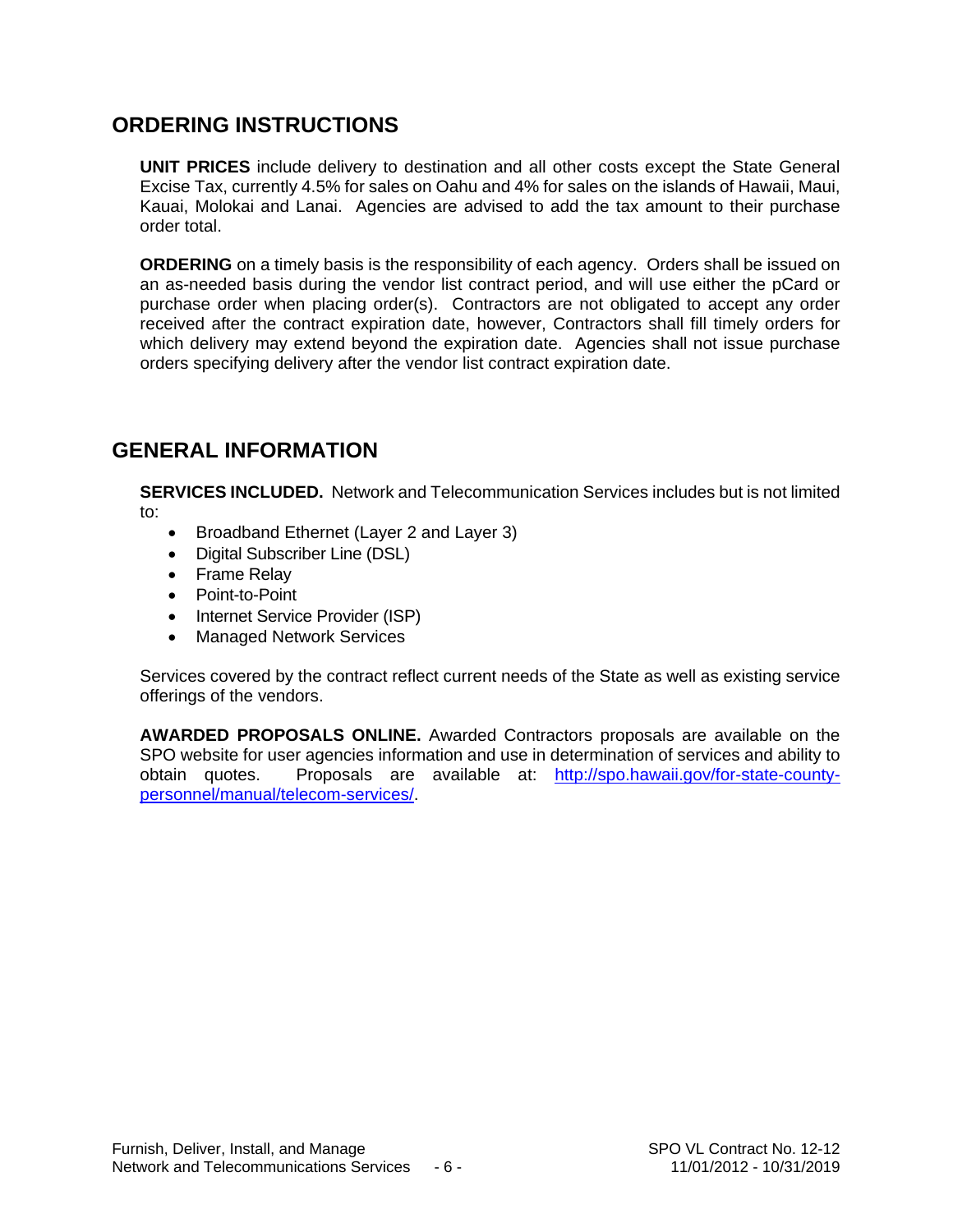### **HOW TO USE THIS VENDOR LIST CONTRACT**

- 1. Agency prepares a uniform request for quotations to obtain quotes from ALL vendors. Using agencies may use the attached form, *Uniform Request for Quotes*, or a similar form. Fillable version of the form is available on the SPO site: [http://spo.hawaii.gov/for](http://spo.hawaii.gov/for-state-county-personnel/manual/telecom-services/)[state-county-personnel/manual/telecom-services/.](http://spo.hawaii.gov/for-state-county-personnel/manual/telecom-services/) It is the agencies responsibility to give the vendors a reasonable amount of time to prepare and submit the quote.
- 2. Vendor responds by due date specified.
- 3. Agency reviews and evaluates all quotes received. In the event that a vendor fails to respond by the due date specified, document for the procurement file. In the event that a vendor submits a late quote, it is the agencies determination to accept or reject a late quote submittal, document for the procurement file.
- 4. Agency determines best value based on agency's requirements of individual network deployments. Best value will be determined by price, technical and/or business requirements/service viability, solution design and other pertinent factors determined by the using agency. Such determination shall be in writing.
- 5. On the selected vendor's *Uniform Request for Quotes*, agency signs to acknowledge acceptance. Agency may inform non-selected vendor(s) as a courtesy.
- 6. Agency completes form ETS-001, Telecom Request (TR). The TR is available at Forms Central: [https://hawaiioimt.sharepoint.com/sites/forms/SitePages/Home.aspx.](https://hawaiioimt.sharepoint.com/sites/forms/SitePages/Home.aspx) On the TR, field #9 "Description" should include the vendor list contract no (12-12) and field #12 "Vendor" should state the name of the vendor selected. Attach a copy of the signed *Uniform Request for Quotes* to the completed TR.

Submit TR and *Uniform Request for Quotes* to the Office of Enterprise Technology Services (ETS)/ Telecommunications Services Branch (TSB) via interoffice mail or via email to: [ETS.TSB.TRS@hawaii.gov.](mailto:ETS.TSB.TRS@hawaii.gov)

Upon ETS/TSB approval, TR and *Uniform Request for Quotes* will automatically be sent to the selected vendor. ETS/TSB will return a copy to your Department Telecom Coordinator.

- 7. Agencies in jurisdictions that do not use form ETS-001 shall follow their normal internal process for approval and requesting service from the vendor.
- 8. Agency shall keep all quotes received and written determination (of why vendor was selected) in the procurement file in the event of an audit.
- 9. If it is not practicable to obtain quotes from all vendors, such written determination shall be kept in the procurement file.